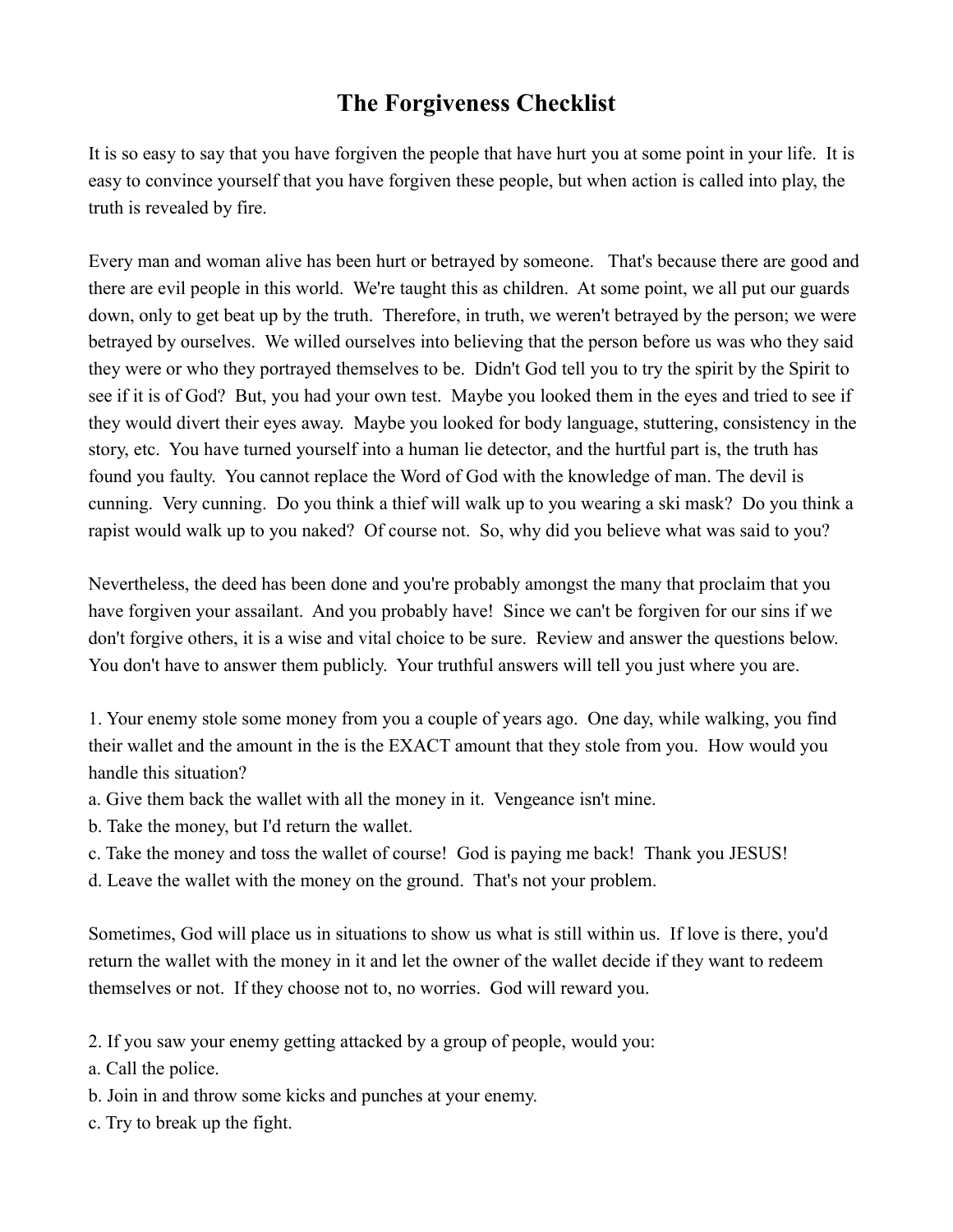d. Walk away and call your best friend to tell them how he/she finally got what they deserved.

Having compassion on another human being is evidence that God lives in you. If you could stand there and watch another human being get beat up or possibly killed, you haven't forgiven them. Our enemies are not always God's enemies. Sometimes, they are souls that are battling with sin, just like you did.

3. A group of people that you know come and sit with you. They begin to talk about the latest news about your enemy and how he/she is going through a rough patch. Which of the following are you most likely to do?

a. Join in the gossip.

b. Listen to the gossip, but say nothing.

c. Laugh and rejoice. God is finally revisiting their sin! Hallelujah!

d. Ask your friends not to talk about them and suggest that they pray for them.

Gossiping about a person who hurt you is no different than punching them. Your words have power. When you can sit up and even listen to the gossip, it is because you want to hear about your enemy's fall, and this is evidence that unforgiveness is lurking in the shadows. And it is not uncommon for people who go to church often to believe that God should repay their enemies. Many of them sit and wait for the day that the news will come in that their enemy has fallen. This is your first clue into your own heart. When hurt resides in the heart, it desires to have neighbors who are in pain as well. Pray for the person.

4. Driving down the road, you see your enemy's car off on the side of the road with the hood up. They are standing there and smoke is rising from the engine. Which of the following are you most likely to do?

a. Pass them by and honk your horn.

- b. Pass them by, but don't honk your horn.
- c. Stop and ask them if they need a ride somewhere.

d. Stop and ask them if they need a ride, but when they try to get into the car, you pull off.

I know you're probably saying that it depends on what they did to you. But, if that person hasn't placed you in harm's way, why wouldn't you stop the car? Sometimes it is the good deeds that others do that wounds up being the straw that broke the sin off their back.

5. You're leaving the supermarket and you hear a woman in front of you crying. She's on her cellphone talking to someone about how she doesn't have anything to eat and nowhere to go. But, this lady did you very wrong! A long time ago, she scratched up your car, stalked you and even spit in your face. What would you do?

a. Try to find out how you can help and offer her an encouraging word. After all, she is a soul.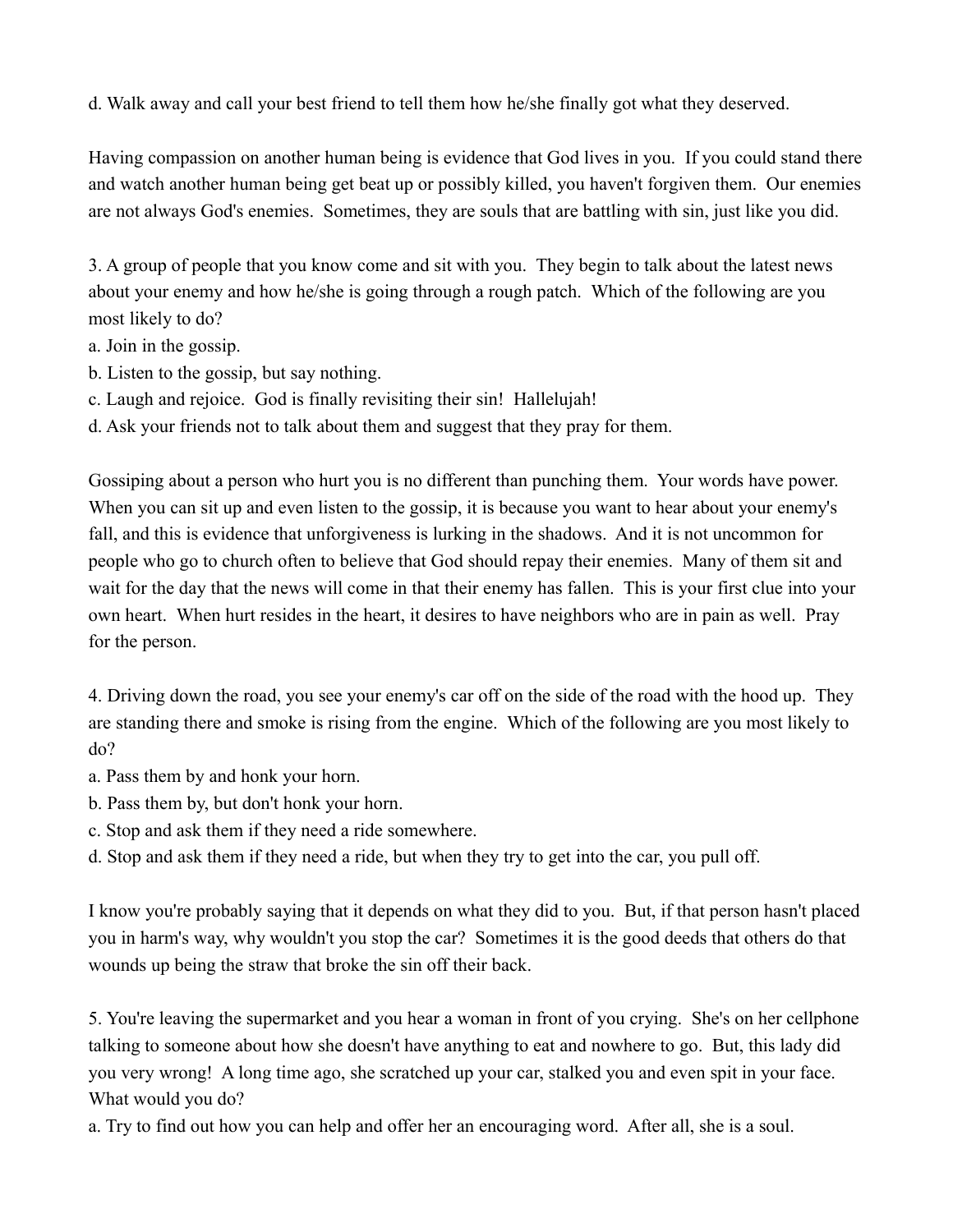b. Pass her on by, making sure that she sees you.

c. Stop to remind her of what she did and let her know that her troubles are a result of how wrong she did you.

d. Help her out, but be sure to remind her of what she did to you, so she wouldn't do it to anyone else. After all, her fall may be the result of the evil she inflicted on you.

If she repented, God forgave her. Who are you to still place cuffs on her? Remember, love never fails. "If thine enemy be hungry, give him bread to eat; and if he be thirsty, give him water to drink: For thou shalt heap coals of fire upon his head, and the Lord shall reward thee." (Proverbs 25:21-22)

6. Your ex-boyfriend was horrible. He cheated on you with your best friend, ruined your credit and to add fuel to the fire, when you broke it off with him, he set your beloved Hyundai on fire. He told you that you'd never amount to anything, but three years later, here you are with a successful career and a better boyfriend. Your ex-boyfriend sends you a friend request on Facebook. How are you most likely to handle the situation?

a. Add him and then send him a message to tell him how good you're doing.

b. Deny his friend request and keep on living.

c. Add him and then post up countless pictures of you and your new beau.

d. Add him and ignore him.

How you react towards the man or woman who once had your heart will always show you where you stand. No, you shouldn't add him, but if you feel the need to show off, it is because unforgiveness is trying to cash in its check. When you really move on and forgive, you only desire that the person that wronged you will come to Christ.

7. You're working at a clothing store and there is a 10% off sale going on today. The sale was supposed to end at noon, but the manager told you that you could continue to give the customers 10% off all day if you so chose to. Your enemy comes to the counter, but doesn't know about the sale and it's after noon. You've been giving the 10% off to everyone, but not only does she come to the counter, but she doesn't speak and tosses the clothes on the counter in a rude way. What would you most likely do?

a. Rules are rules. Her nasty attitude guaranteed that she wouldn't get a discount.

b. Go on break. The manager can ring her up.

c. Ring her up and give her 10% off like you've done everyone else.

d. Ring her up and give her 10% off, but tell her that the sale ended at noon, and you're only giving her the discount because you're Christian.

Remember, do unto others as you'd have them do unto you. Love is not only patient, but love is kind.